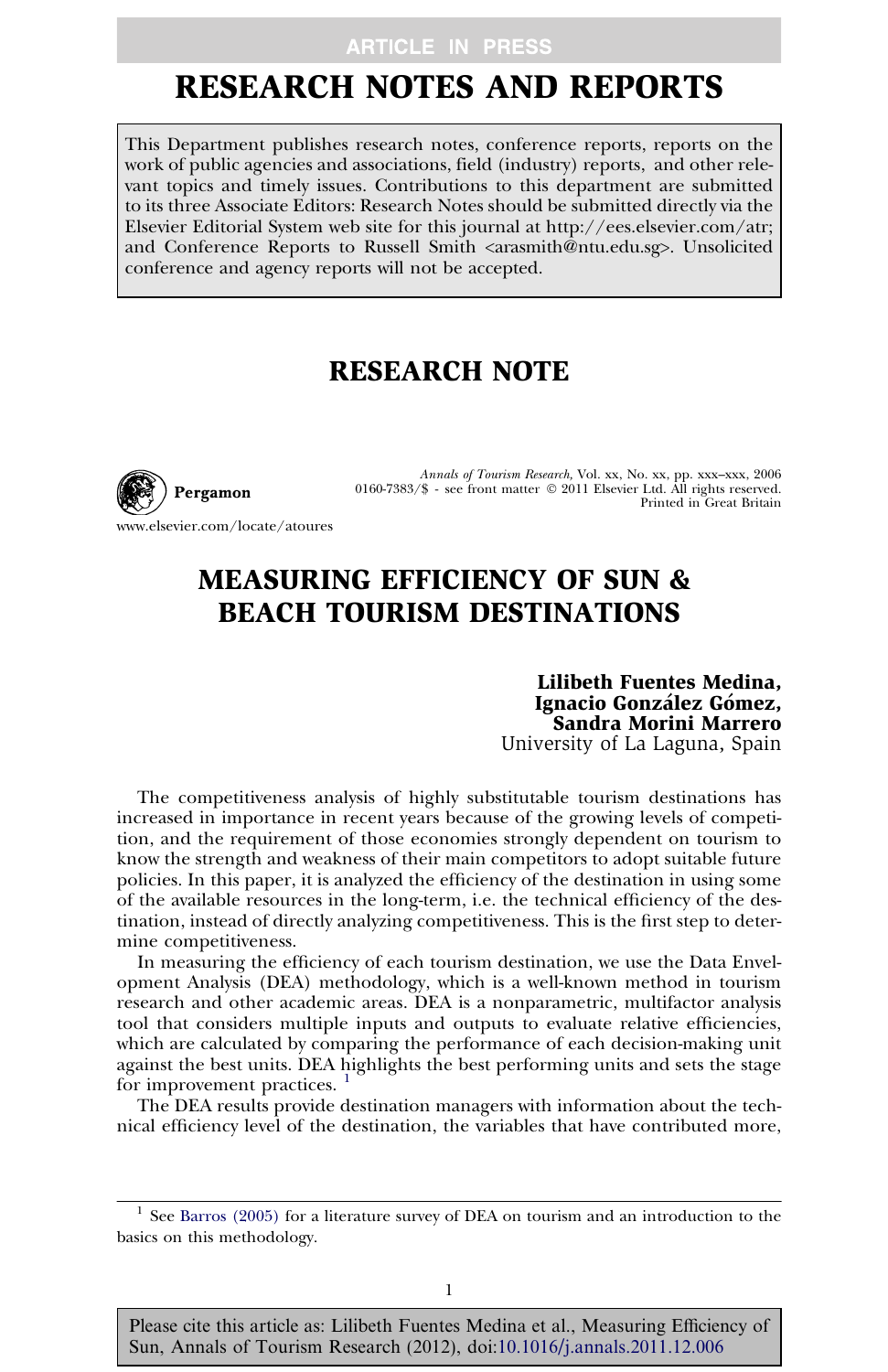#### 2 Research notes and reports / Annals of Tourism Research xxx (2012) xxx–xxx

the inputs which should be improved to gain it and the efficient destinations which are benchmarks for the inefficient destinations.

It is tested the long-term technical efficiency of 22 sun and beach destinations in Spain and Portugal for the period 2003-2008, selecting the relevant variables from the foundation of the previous researches subject to the availability of the data. Therefore, it is proposed as inputs: the total average number of bed-places offered by the destination during the period under analysis as a measure of supply; the average maximum number of employees in tourism establishments as a measure of human capital; the number of beaches with a Blue Flag quality distinction as a measure of the quality and the effort of exhibiting a good image abroad; the average annual temperature and the length of the beaches as a measure of the environmental resources directly related to sun and beach segment. The last two variables are not under the control of destination managers. And, as output, the tourism revenues, estimated as the product of the number of tourists in the destination over the period, the average stay of tourist and the average daily expenditure at the destination.

According to the above criteria, the model must deal with non-controllable inputs. In order to incorporate them in the calculation of efficiency scores, it is performed a three-stage DEA model as Muñiz proposed (2002).

To fully design the DEA model, the orientation and return to scale must be determined. These choices must consider the characteristics of the data and the purpose of the analysis. Because tourism destinations face great difficulty in modifying and moving their resources (such as climate, landscape, accommodation industry, and cultural heritage), their managers thus have low control over them, and must focus on maximizing the results of the available resources. Consequently, it is selected an output-oriented DEA model to evaluate efficiency.

Additionally, the destination size is statistically significant in explaining the constant return to scale efficiency scores. The U of Mann-Whitney contrast also indicates that the destination size influences in the efficiency scores. Therefore, it is proposed a three-stage, variable return to scale, output-oriented DEA model.

The results meet the aims set at the beginning of the paper. The managers of each destination are provided with information about different efficient levels [\(Table 1](#page-2-0) – Columns 1 to 3), the variables which have contributed more in this efficiency (corresponding to the highest value of [Table 1](#page-2-0) – Columns 4 to 6), the inputs which should be improved to gain efficiency (corresponding to the lowest value of [Table 1](#page-2-0) – Columns 4 to 6) and the efficient destinations which are benchmarks for the inefficient destinations [\(Table 1](#page-2-0) – Column 7).

According to the overall results (see [Table 1](#page-2-0)), the three-stage output-oriented variable return to scale DEA model classifies exactly half of the evaluated destinations as efficient, where Gran Canaria, Lanzarote, Majorca and Tenerife are the most efficient destinations. All of them are island destinations with a policy mainly oriented to mass tourism and certain quality levels in the offered services.

The variable that differentiates more efficient destination from inefficient ones is the recognized quality of the beaches, measured by the Blue Flag awards (see [Table 1](#page-2-0) – Column 6). The results also conclude that an optimal dimension is a critical condition of gaining efficiency (see [Table 1](#page-2-0) – Column 4), although the number of employees is more important for the inefficient destinations than for the efficient ones (see Table  $1 -$  Column 5). Anyway, the study of the returns to scale shows that it would be worthwhile to increase the inputs in order to raise the revenues.

Finally, it is analyzed the influence of a set of variables, related to tourism supply and demand, in the technical efficiency scores of each destination. A logit analysis is performed using as variables: the percentage of foreign tourists in relation to total tourists, the average occupancy rate during the period, the percentage of bedplaces in hotels in relation to total bed-places and the concentration rate in foreign

Please cite this article as: Lilibeth Fuentes Medina et al., Measuring Efficiency of Sun, Annals of Tourism Research (2012), doi[:10.1016/j.annals.2011.12.006](http://dx.doi.org/10.1016/j.annals.2011.12.006)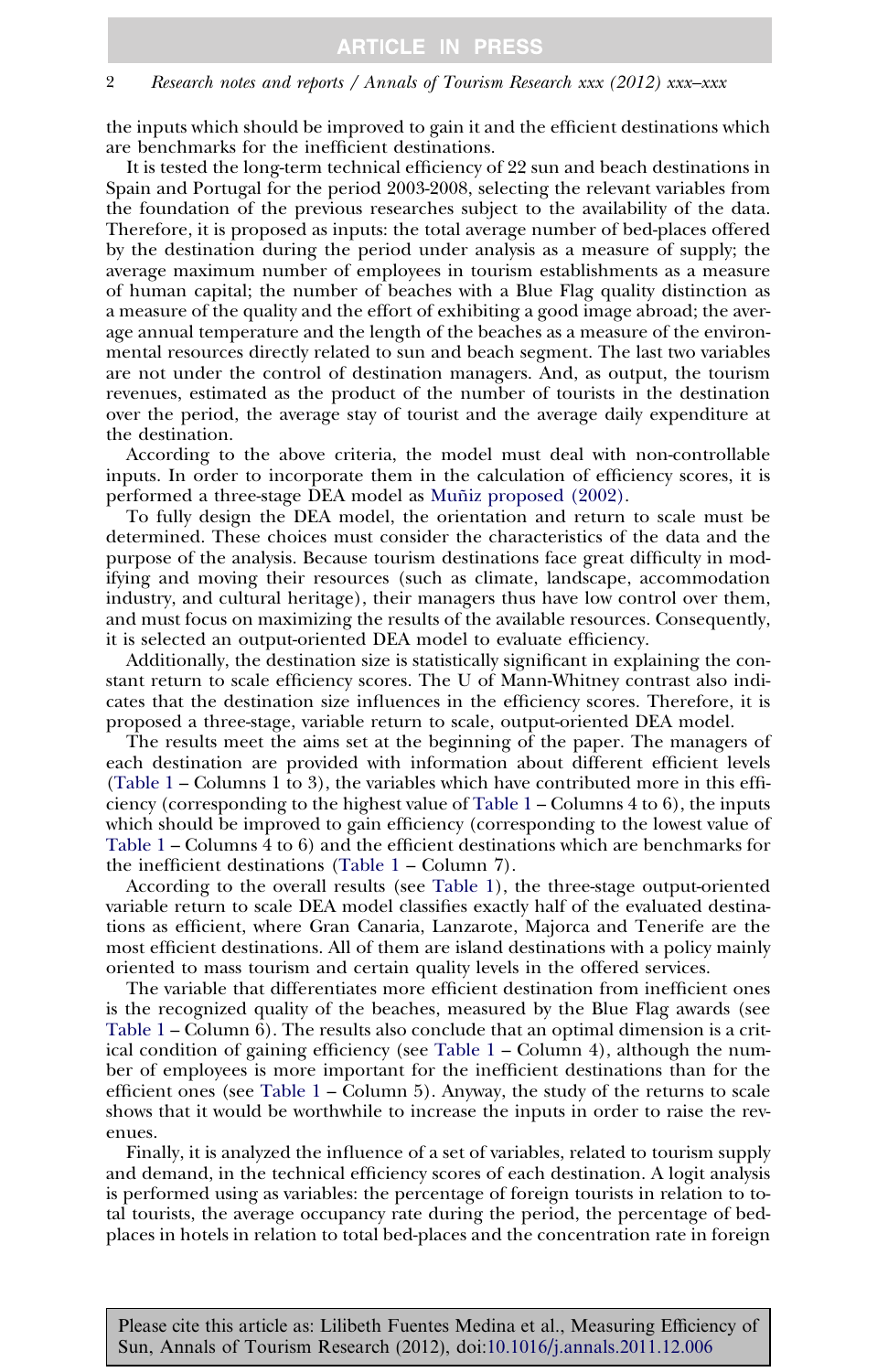<span id="page-2-0"></span>

|                                   | Technical<br>efficiency<br>score $(1)$ | Technical<br>efficiency<br>scale $(2)$ | Average cross<br>efficiency $(3)$ | Contribution to Technical efficiency |                 |                  | Benchmarks                                                    |
|-----------------------------------|----------------------------------------|----------------------------------------|-----------------------------------|--------------------------------------|-----------------|------------------|---------------------------------------------------------------|
|                                   |                                        |                                        |                                   | Bed-places (4)                       | Employees $(5)$ | Blue Flags $(6)$ | (in order of importance<br>and with influence $\geq 10\%$ (7) |
| C. Almeria                        | 0.617                                  | 0.954                                  | 0.478                             | 28.1%                                | 64.2%           | 7.7%             | C. Valencia, Maresme,<br>Gran Canaria and C. Tropical         |
| C. Luz (Cadiz)                    | 0.536                                  | 0.722                                  | 0.274                             | 44.5%                                | $0.0\%$         | 55.5%            | C. Valencia and Tenerife                                      |
| C. Tropical                       |                                        | 0.658                                  | 0.516                             | 29.7%                                | 70.3%           | $0.0\%$          |                                                               |
| C. Luz (Huelva)                   | 0.378                                  | 0.861                                  | 0.272                             | 46.9%                                | 18.3%           | 34.8%            | C. Tropical and C. Cálida                                     |
| C. Sol                            | 0.551                                  | 0.958                                  | 0.447                             | 62.0%                                | $0.0\%$         | 38.0%            | Tenerife and C. Valencia                                      |
| Majorca                           |                                        |                                        | 0.871                             | $0.0\%$                              | $0.0\%$         | $100.0\%$        |                                                               |
| Minorca                           | 0.515                                  | 0.992                                  | 0.410                             | 28.9%                                | 63.4%           | 7.7%             | Maresme, Gran Canaria and C. Tropical                         |
| Ibiza-Form.                       | 0.772                                  | 0.990                                  | 0.570                             | $0.0\%$                              | 93.9%           | 6.1%             | Maresme, C. Dorada and Gran Canaria                           |
| Gran Canaria                      | 1                                      |                                        | 0.928                             | 36.8%                                | 63.2%           | $0.0\%$          |                                                               |
| Lanzarote                         |                                        | 0.992                                  | 0.875                             | 75.1%                                | 24.9%           | $0.0\%$          |                                                               |
| Fuerteventura                     | 0.891                                  | 0.966                                  | 0.754                             | 63.5%                                | 17.4%           | $19.1\%$         | Lanzarote and C. Tropical                                     |
| Tenerife                          |                                        | 1                                      | 0.849                             | 100.0%                               | $0.0\%$         | $0.0\%$          |                                                               |
| Garraf                            | 0.647                                  | 0.765                                  | 0.385                             | 39.8%                                | 5.5%            | 54.7%            | C. Tropical and Alentejo                                      |
| Maresme                           |                                        |                                        | 0.720                             | $0.0\%$                              | $100.0\%$       | $0.0\%$          |                                                               |
| C. Brava                          | 0.876                                  | 0.983                                  | 0.586                             | $0.0\%$                              | 93.3%           | 6.7%             | C. Dorada                                                     |
| C. Dorada                         | 1                                      | 0.976                                  | 0.720                             | $0.0\%$                              | 43.4%           | 56.6%            |                                                               |
| C. Azahar                         | 0.760                                  | 0.906                                  | 0.464                             | $0.0\%$                              | 78.7%           | 21.3%            | C. Valencia, Maresme and C. Dorada                            |
| C. Valencia                       | 1                                      | 0.794                                  | 0.581                             | $0.0\%$                              | 12.8%           | 87.2%            |                                                               |
| C. Calida                         | 1                                      | 0.674                                  | 0.535                             | 57.8%                                | 6.8%            | 35.4%            |                                                               |
| Alentejo                          |                                        | 0.312                                  | 0.203                             | 31.7%                                | $0.0\%$         | 68.3%            |                                                               |
| Algarve                           |                                        |                                        | 0.425                             | 91.3%                                | $0.0\%$         | 8.7%             |                                                               |
| Madeira                           | 0.479                                  | 0.826                                  | 0.191                             | 73.6%                                | $0.0\%$         | 26.4%            | Alentejo, C. Tropical and Tenerife                            |
| Mean for efficient destinations   |                                        |                                        |                                   | 38.4%                                | 29.2%           | 32.4%            |                                                               |
| Mean for inefficient destinations |                                        |                                        |                                   | 35.2%                                | 39.5%           | 25.3%            |                                                               |

 $\infty$